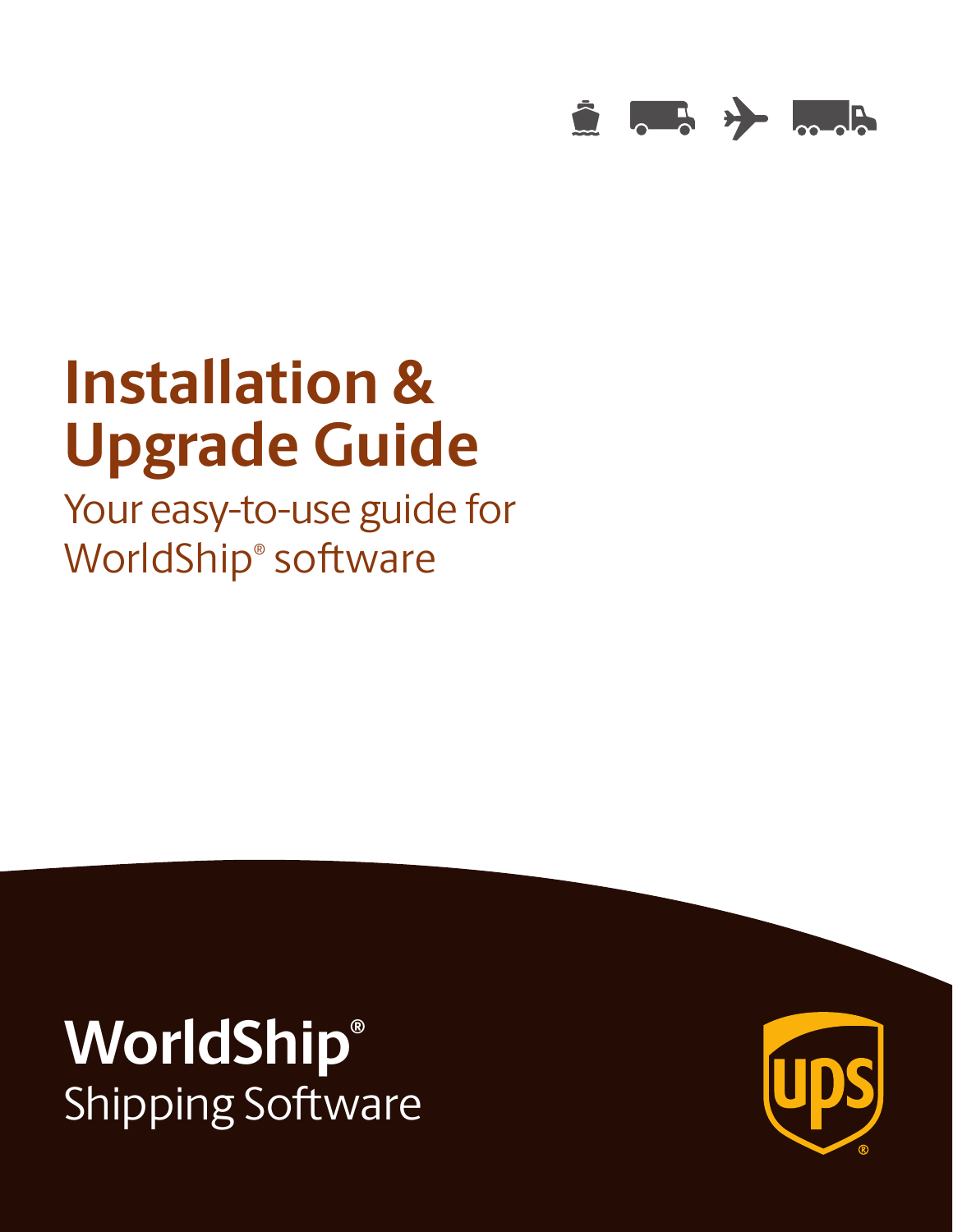

# **Table of Contents**

### Guide to Installing and Updgrading WorldShip Shipping Software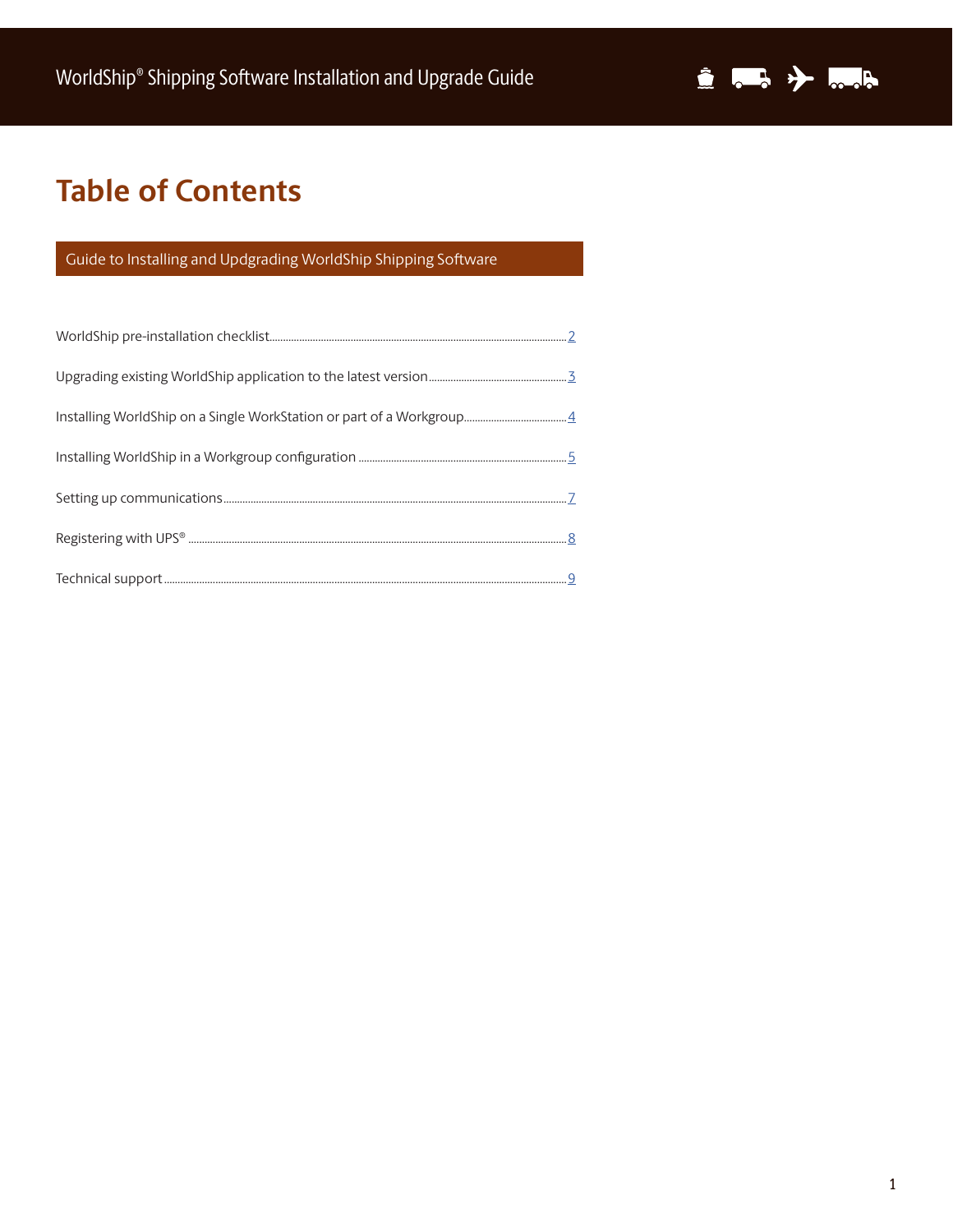

# **WorldShip pre-installation checklist**

#### **1. If upgrading WorldShip to a newer version, check compatibility:**

You may have integrated WorldShip with a UPS Ready® (or third-party) vendor application. Due to changes in the WorldShip database structure, these applications may not be compatible with the latest version of WorldShip. Do not upgrade until you contact the UPS Ready (or other third-party) vendor.

### **2. Check system requirements:**

WorldShip upgrading requires that you have Microsoft® Windows 8.1, Windows 10 or Windows 11 to begin installation.

To identify which Operating System and Service Pack you have (non-Windows 8 systems):

- Click **Start** on the Windows taskbar, point to **Programs**, **Accessories** and **System Tools** and select **System Information**.
- The Operating System version and Service Pack will display in the System Information window.

#### **Memory recommendations:**

- **Windows 8.1 (1 GB 32 bit and 2 GB 64 bit)**
- **Windows 10 (1 GB 32 bit and 2 GB 64 bit)**
- **Windows 11 (1 GB 32 bit and 2 GB 64 bit)**

*CAUTION: Do not proceed if your system is not at the proper Operating System and Service Pack version.* 

#### **3. Check for PC administrative rights:**

Ensure that the user account used to log into Microsoft Windows operating systems has full PC administrative rights.

#### **4. Use the WorldShip Support Utility to backup or move your existing data.**

- On Windows 8.1: In the **Start** window, right-click the **UPS WorldShip Support Utility** tile and select **Run as Administrator**.
- On Windows 10 or Windows 11: In the **Start** window, click **All Apps**, then **UPS**, and then right-click **UPS Support Utility** and select **Run As Administrator**.
- Click **Data Maintenance**, then click **Backup** under Database Operations. Note backup location.

*Note: For more information on how to backup, restore and move WorldShip to another computer, see our guide "Moving WorldShip to Another PC."*

- **5. Archive WorldShip Shipping History to improve performance and improve processing:** 
	- Start WorldShip, select **History** on the Home tab, select **Archive/Restore**, then **Archive Shipment**.
	- **Specify a date range** or select **All Shipments**, click **OK**.

*Note: The last 14 days of history will not be deleted, and the history that is deleted may be restored when needed.*

**E** Click **Yes** in the window that appears, requesting that the database backup is performed.

#### **6. Check for anti-spyware, anti-malware and virus scanner software:**

Disable anti-spyware, anti-malware and virus scanner software that may conflict with the WorldShip installation.

#### **7. Shut down open applications:**

Shut down all other programs running on the taskbar as WorldShip requires a restart during installation process, including Microsoft Outlook®, Internet Explorer®, Excel®, etc.

#### **8. Commissioning WorldShip using a Shipper Account:**

For verification purposes, you will be asked to register your application using recent invoice information. Please locate a recent invoice, as you will need this information prior to beginning shipping with WorldShip. See the Registering with UPS section of this guide for more information.

*CAUTION: Microsoft Windows 8.1/Windows 10/ Windows 11 users please read below.*

At the completion of the WorldShip installation process, you will be required to reboot your PC. After reboot, Microsoft Windows 8.1/Windows 10/Windows 11 may prevent automatic launching of the WorldShip application. If this occurs, please launch WorldShip using the icon on your desktop. If you chose not to place the WorldShip icon on your desktop, you may launch WorldShip as follows:

- On Windows 8.1: In the **Start** window, click the **UPS WorldShip** tile.
- On Windows 10 or Windows 11: In the **Start** window, click **All Apps**, then **UPS** and then click the **UPS WorldShip** tile.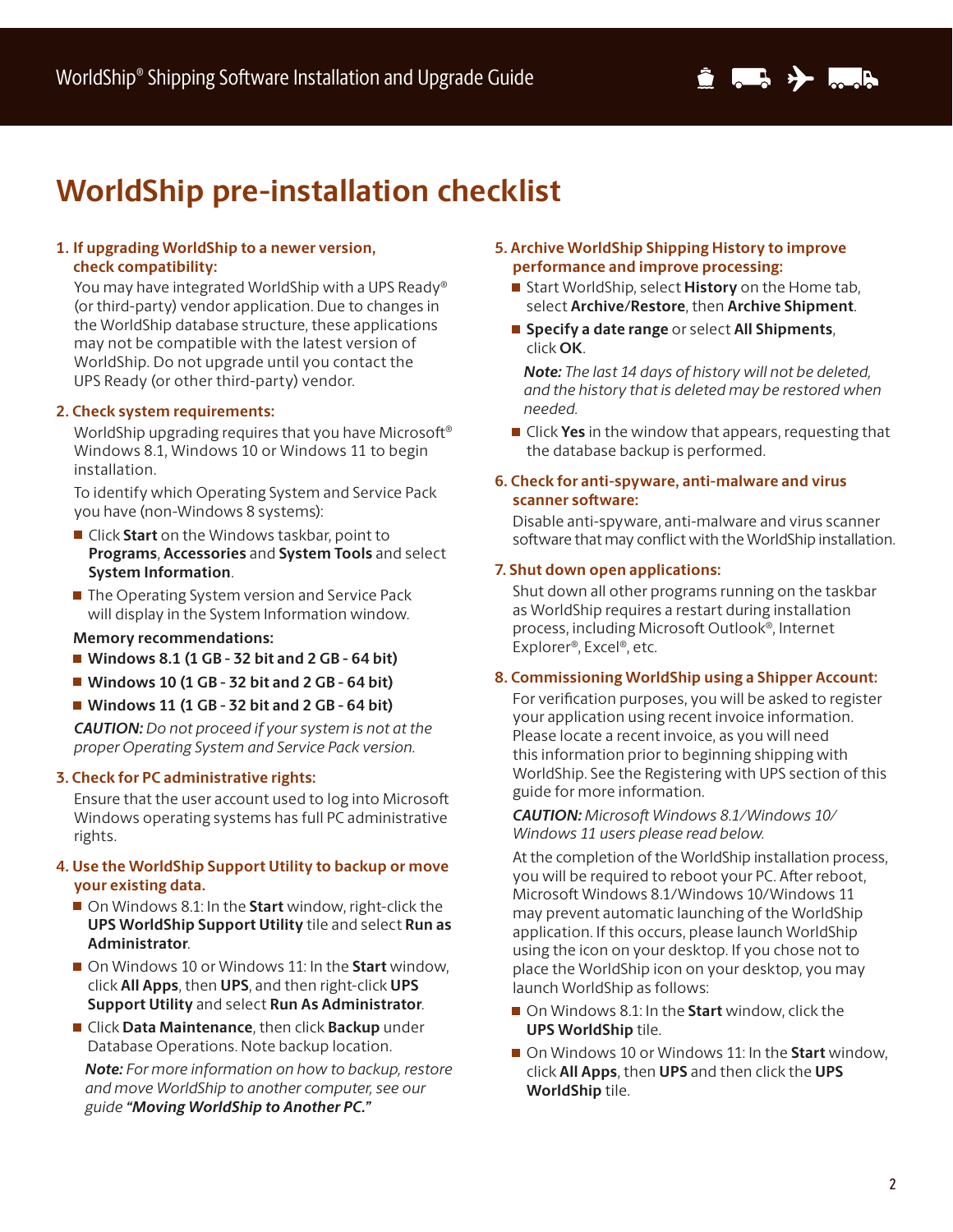

## **Upgrading existing WorldShip application to the latest version**

Please check system requirements and compatibility for the latest version of WorldShip at ups.com/us/en/businesssolutions/business-shipping-tools/worldship.page. WorldShip is eligible for upgrade if you are on one of the latest two versions of the software. If you are on an older version, you must call UPS Technical Support.

- **1. Complete the End of Day process** prior to upgrading (if needed). Restart WorldShip once End of Day has completed.
- **2. Download and run the web install**  Go to ups.com/us/en/business-solutions/businessshipping-tools/worldship.page. Note the download destination.
- **3. On the WorldShip Setup screen,** follow the instructions and select your preferred application language, install location and country/territory. Click **Next** when finished.
- **4. On the License Agreement screen,** accept the UPS® Technology Agreement by selecting **I Accept the Terms in the License Agreement** and then click **Install**.
- **5. Wait while the installation process upgrades WorldShip.** At the end of a successful installation, you will be prompted to reboot your computer. If your PC requires a password, you will need to log in and enter the password.

#### **Auto download upgrading**

If a Web Install package is downloaded, WorldShip prompts you to upgrade now or later. If you do not upgrade now, an Install button is added to the custom toolbar for your use later.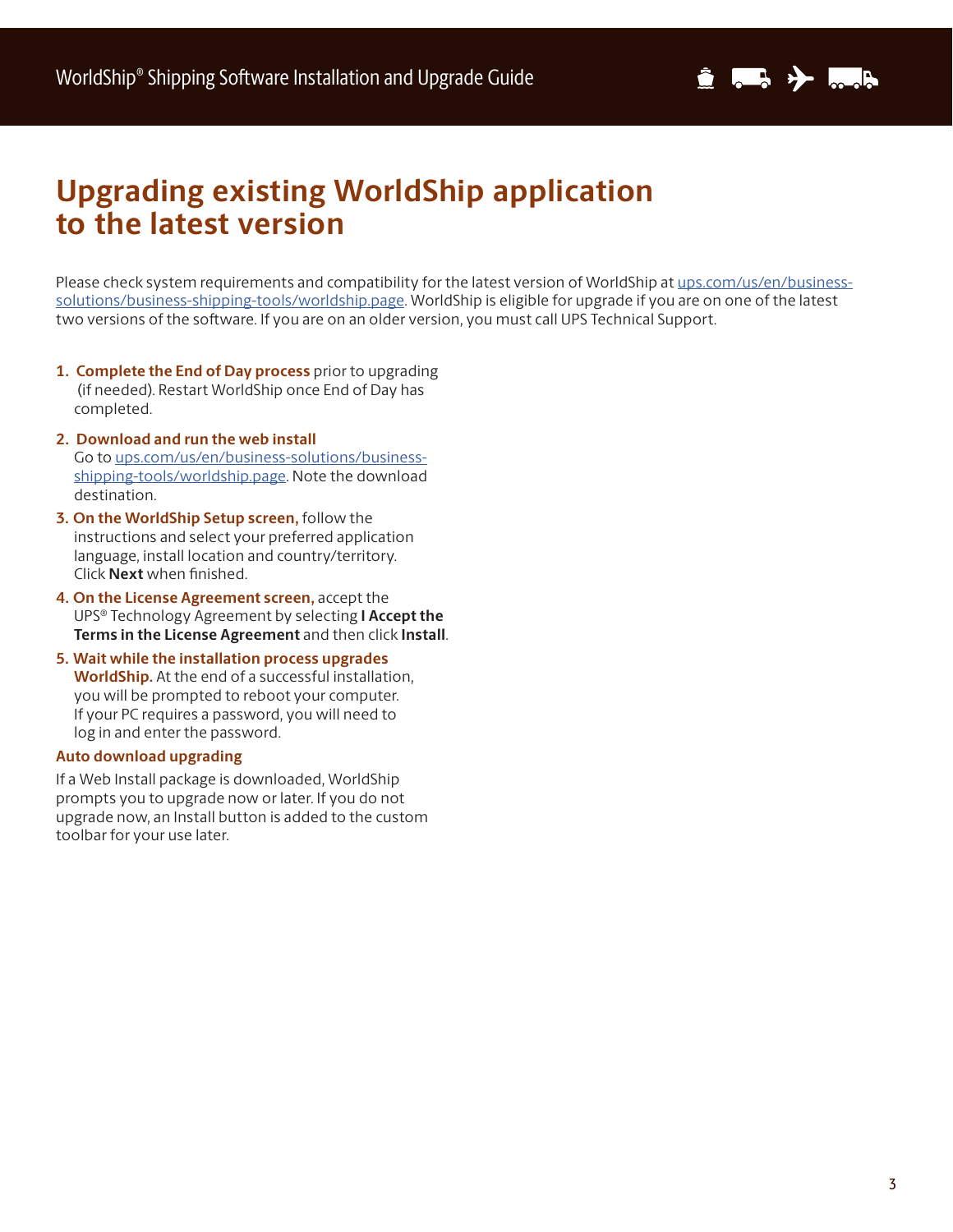

# **Installing WorldShip on a Single WorkStation or part of a Workgroup**

You can install WorldShip on a Single Workstation or on a workstation that's part of a Workgroup. WorldShip should not be installed on a server.

### **Installing on a Single Workstation:**

- **1. Download and run the web install**  Go to ups.com/us/en/business-solutions/businessshipping-tools/worldship.page. Note the download destination.
- **2. On the WorldShip Setup Screen,** follow the instructions and select your preferred application language, then install location and country/territory. On the Installation Type Selection screen, select **Single Workstation** and click **Install**. Click **Next** when finished.
- **3. On the License Agreement screen,** accept the UPS® Technology Agreement by selecting **I Accept the Terms in the License Agreement** and then click **Install**.
- **4. Wait while the installation process upgrades WorldShip.** At the end of a successful installation, you will be prompted to reboot your computer. If your PC requires a password, you will need to log in and enter the password.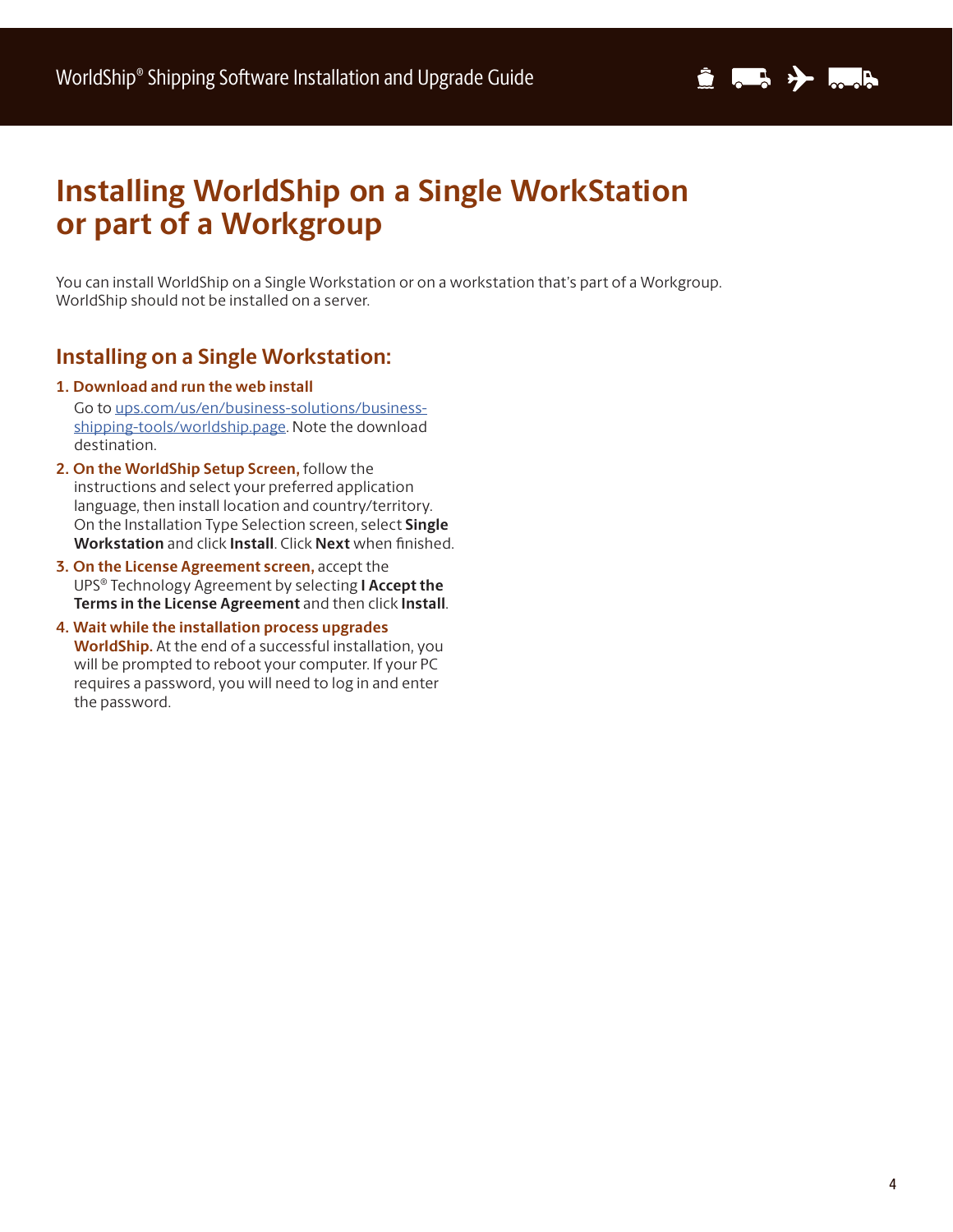

# **Installing WorldShip in a Workgroup configuration**

If you want to allow multiple shippers to process packages using the same database, then you may install WorldShip in a Workgroup configuration grouping. Installing WorldShip in a Workgroup configuration requires that a Single Workgroup Administrative workstation be installed first. After the Workgroup Administrative workstation has been installed, one or many Workgroup Remote workstations may be installed to share the database that is located on the Workgroup Administrative workstation.

WorldShip is designed to have the database reside on the Workgroup Administrative workstation. WorldShip is not designed to have the database shared on a network file server. Additionally, a Workgroup configuration grouping requires that a "shared network drive folder" be defined. The shared network drive is the location for files (other than the database) that will need to be accessed by all of the workstations in the Workgroup configuration grouping.

*Note: You can configure the Task Scheduler in WorldShip to make daily backups of the database. Those backups can be stored on a server. For step-by-step instructions, search for Task Schedule Editor using the Search Help bar within the Support tab in WorldShip.* 

**Pre-Installation Instructions:** Create a folder in which to install the shared WorldShip files. This folder must be a shared Microsoft® folder and can reside on either the Workgroup Administrative workstation or on any drive that is accessible from the Workgroup Administrative workstation, as well as the Workgroup Remote workstations. These files should be installed in a different folder than the local files.

### **Installing the Workgroup Administrative workstation:**

- **1. Download and run the web install**  ups.com/us/en/business-solutions/business-shippingtools/worldship.page
- **2. On the WorldShip Setup screen,** choose the following:
	- Application Language Select the language in which you want WorldShip installed.
	- Install Location **Optional**: Click **Options** and then select where you want WorldShip installed. WorldShip will create the folders \UPS\WSTD and place them under the two locations you choose.
	- Country/Territory of Installation Select the country/territory where WorldShip is to be installed.
	- Select or clear the **Add Shortcut to WorldShip on Desktop**. Check box if needed.
	- When you are finished, click **Next**.
- **3. On the License Agreement screen,** accept the UPS® Technology Agreement by selecting **I Accept the Terms in the License Agreement** and then click **Next**.
- **4. On the Installation Type Selection screen,** choose the following:
	- $\blacksquare$  For the desired installation type, select **Workgroup Admin**.
	- $\blacksquare$  For the location to install shared files by both the Admin and Remote, click **Browse (…)** and select the location in the **Workgroup Admin Shared Location** box. When you are finished, click **Install**.
- **5. Wait while the installation process copies the files.**  At the end of a successful installation, you will be prompted to reboot your computer. If your PC requires a password, you will need to log in and enter the password.

### **Workgroup Remote workstation(s):**

By default, the Workgroup Remote workstation can perform limited functionality. The Workgroup Administrator can configure remotes to perform additional WorldShip functions.

*Note: If you recently installed TCP/IP, you may see other windows or be asked for additional information.*

*(Continued on the next page)*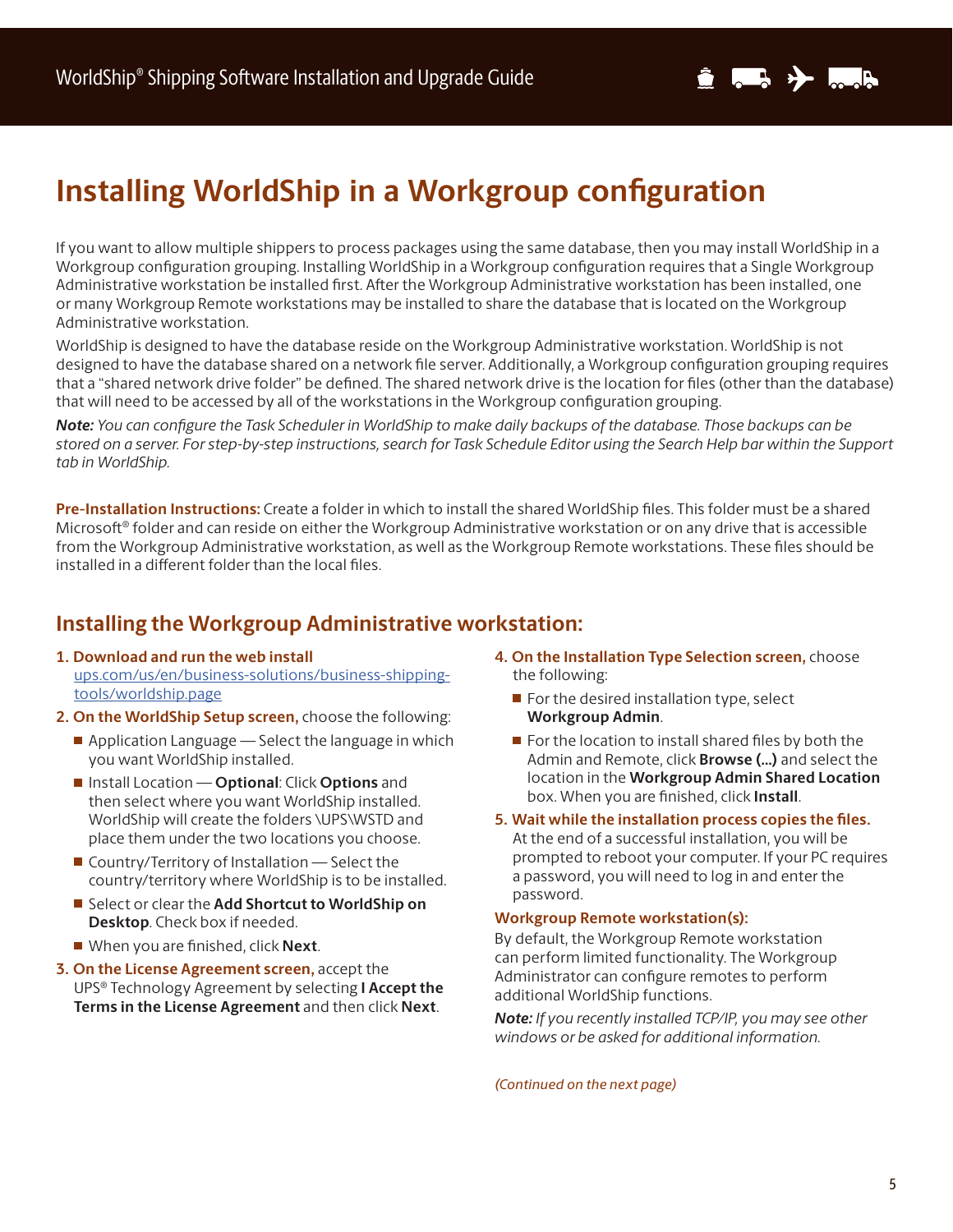# **Installing WorldShip in a Workgroup configuration (Continued)**

### **Installing from the Web:**

- **1. Download and run the web install:** ups.com/us/en/business-solutions/business-shippingtools/worldship.page
- **2. On the WorldShip Setup screen,** choose the following:
	- Application Language Select the language in which you want WorldShip installed.
	- Install Location **Optional**: Click **Options** and then select where you want WorldShip installed. WorldShip will create the folders \UPS\WSTD and place them under the two locations you choose.
	- $\blacksquare$  Country/Territory of Installation  $\blacksquare$  Select the country/territory where WorldShip is to be installed.
	- Select or clear the **Add Shortcut to WorldShip on Desktop** check box as needed.
	- When you are finished, click **Next**.
- **3. On the License Agreement screen,** accept the UPS Technology Agreement by selecting **I Accept the Terms in the License Agreement** and then click **Next**.
- **4. On the Installation Type Selection screen,** choose the following:
	- For the desired installation type, select **Workgroup Remote**.
	- $\blacksquare$  For the location to install shared files that were installed by the Admin, click **Browse (…)** and select the location in the **Workgroup Admin Shared Location** box.
	- When you are finished, click **Install**.
- **5. Wait while the installation process copies the files.** At the end of a successful installation, you will be prompted to reboot your computer. If your PC requires a password, you will need to log in and enter the password.

### **Installing from a shared drive:**

You have the option of installing Workgroup Remote workstations from install files stored on the shared drive (the shared drive location was designated during the installation of the Workgroup Administrative workstation). The install files can be found in the \UPS\ WSTD\Remote\Install\Disk1 subdirectory of the shared drive folder.

**1. On the WorldShip Setup screen,** choose the following:

- Local Destination Directory  **Optional**: Click **Options** and then select where you want WorldShip installed. WorldShip will create the folders \UPS\ WSTD and place them under the two locations you choose.
- Workgroup Administrator Shared Location This field is read-only and displays the shared location that was set up by the Workgroup Administrator.
- $\blacksquare$  Country/Territory of Installation  $\blacksquare$  Select the country/territory where WorldShip is to be installed.
- By default, a shortcut to **WorldShip** will be created on your desktop.
- When you are finished, click **Next**.
- **2. On the License Agreement screen,** accept the UPS Technology Agreement by selecting **I Accept the Terms in the License Agreement** and then click **Next**.

#### **3. Wait while the installation process copies the files.**

At the end of a successful installation, you will be prompted to reboot your computer. If your PC requires a password, you will need to log in and enter the password.

For U.S. customers who want more detailed instructions, go to ups.com/us/en/business-solutions/ business-shipping-tools/worldship/worldshipsupport.page and click **View Support Guides** in the Guides section and then select **Install on a Single or Workgroup Workstation**.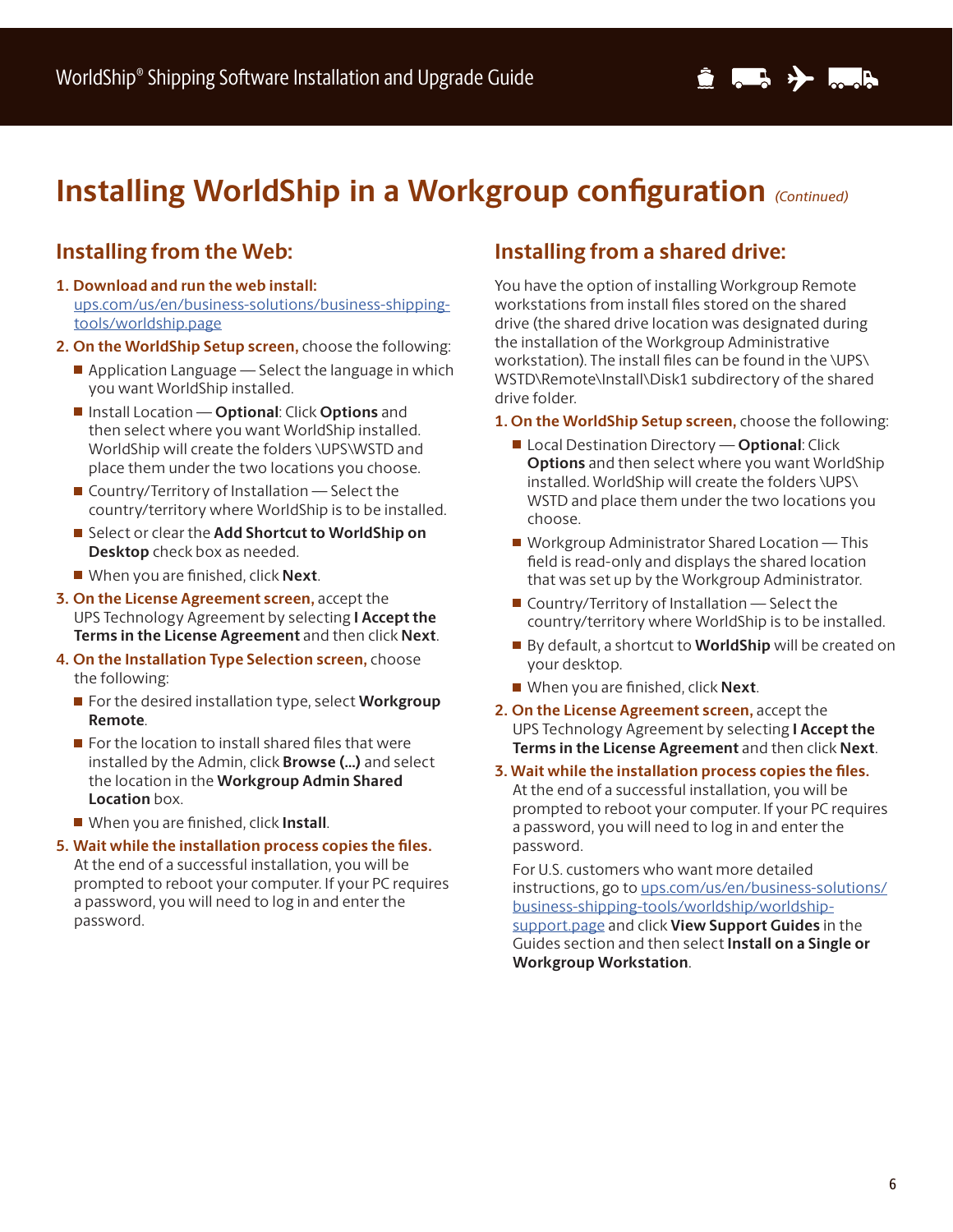

# **Setting up Communications**

WorldShip requires electronic communications to transmit package and tracking information. For Direct Access: TCP/IP.

### **Configuring communications:**

When you start WorldShip for the first time, you will see the **Communications Setup** window. Select the **Direct Access** connection method and provide any necessary information to complete the connection setup:

- Direct Access: a direct or broadband connection to the Internet that does not require dialing, such as Local Area Network (LAN), Wide Area Network (WAN), Digital Subscriber Line (DSL) or cable. Direct Access generally offers the fastest connection.
- You may need to identify the proxy server with the URL address, port and authorization information. If a proxy server is used, you must also use specific browser settings.

### **Reconfiguring communications:**

You should reconfigure communications when your proxy server settings change.

- **1.** On the **Tools** tab, select **More Tools** and then **Communications Setup**.
- **2.** In the Communications Setup window, make the necessary changes and click **Next**.
- **3.** Continue making changes as needed. Click **Finish** to save your new configuration.

You should reconfigure communications when any of the following situations occur:

- Direct access to the Internet becomes available.
- You change proxy server settings for Direct Access.
- You want to add or remove a connection method.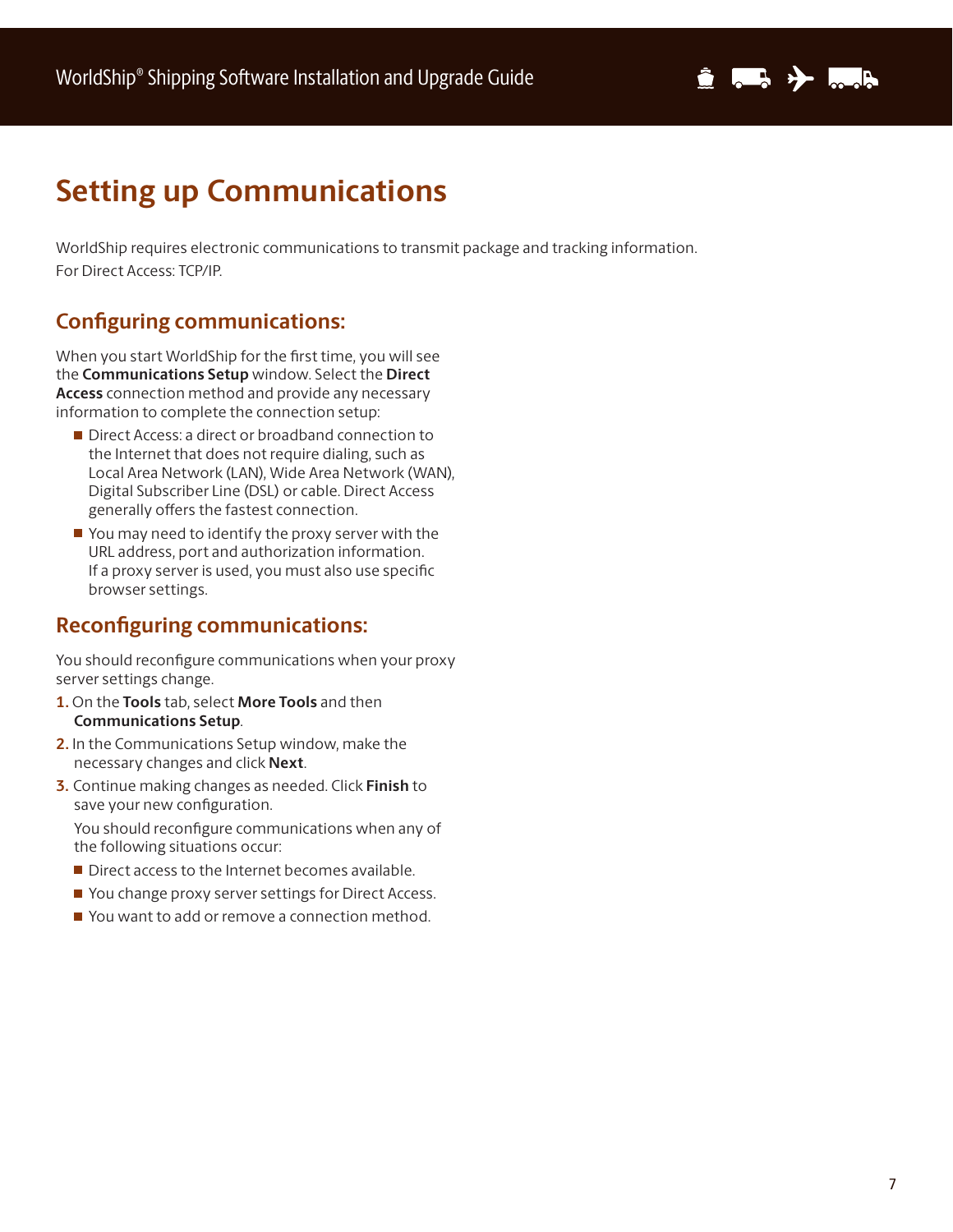# **Registering with UPS®**

Once the application is successfully installed, you must register with UPS in order to ship packages using WorldShip.

- **1. After the WorldShip installation is complete** and you have set up communications, the Register With UPS window appears. Enter the information about your company, where your system is installed and your UPS account number, and then click **Finish**.
- **2. If the Authenticate Your Invoice Information screen appears,** complete the required information and click **Submit**.
	- Click on the calendar date selector to select the date of your invoice.
	- Enter the 13-character Invoice number.
	- Enter the exact charges shown in the "Charges this period" field of the invoice (do not enter the currency symbol).
	- $\blacksquare$  Enter the Control ID printed in the top right corner of your invoice *(Note: this may not be available for every invoice).*
- **3.** WorldShip automatically connects to UPS and transmits your registration information. This may take three to five minutes. Please wait until the Shipping window appears.

Congratulations! You are now a WorldShip customer and ready to process packages.

### **Post-installation checklist**

- **1. If you disabled** any anti-spyware, anti-malware or virus scanner software, please enable it.
- **2. If you receive a message** that WorldShip cannot communicate with UPS, consult the computer technical support staff at your company.
- **3. For WorldShip Workgroup Administrative Workstations:** Please be aware that the WorldShip database will be disconnected if your Workgroup Administrative workstation goes into sleep mode. You must close WorldShip on both the Workgroup Administrative and Remote workstations and relaunch the application to resolve this issue. If necessary, consult your computer technical support staff for questions about sleep mode and how to adjust this setting.
- **4. If you have a UPS-supplied printer,** restart your printer prior to shipping by powering it off and then powering it back on.

### **Uninstall instructions**

- **1. If you uninstall WorldShip,** do not delete any of its directories without first running the uninstall program.
	- When running the uninstall program on Windows 8.1, right-click the **UPS WorldShip** tile and select UPS **WorldShip Uninstall**.
	- When running the uninstall program on Windows 10 or Windows 11, in the **Start** window, click **All Apps**, then **UPS** and then **UPS WorldShip Uninstall**.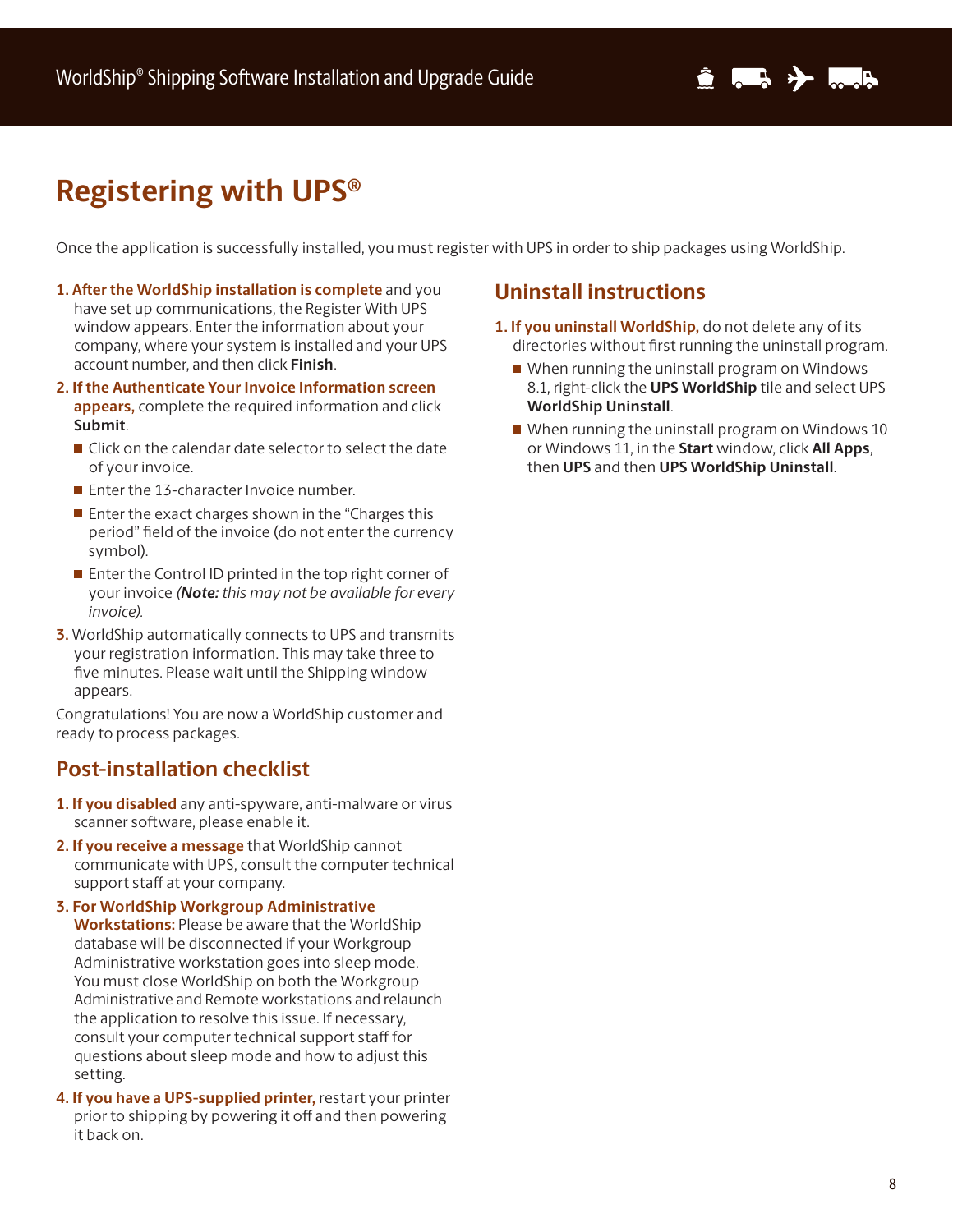# **Technical support**

For additional support, please visit ups.com/us/en/business-solutions/business-shipping-tools/worldship.page and search for WorldShip Support.

For any questions about WorldShip not answered by this guide or WorldShip Help, please call the following numbers:

| Afghanistan  +93-79-3204045 / 9647814318252                              |
|--------------------------------------------------------------------------|
|                                                                          |
|                                                                          |
|                                                                          |
|                                                                          |
|                                                                          |
|                                                                          |
|                                                                          |
| Azerbaijan  +10 99 412 493 39 91 / +994-12-490 6989,<br>+994-12-493 3991 |
|                                                                          |
|                                                                          |
|                                                                          |
|                                                                          |
|                                                                          |
|                                                                          |
|                                                                          |
|                                                                          |
|                                                                          |
|                                                                          |
|                                                                          |
|                                                                          |
|                                                                          |
|                                                                          |
|                                                                          |
|                                                                          |
|                                                                          |
|                                                                          |
| Congo, The Democratic Republic of +49 69 66404364                        |
|                                                                          |
|                                                                          |
|                                                                          |
|                                                                          |
|                                                                          |
|                                                                          |
|                                                                          |
|                                                                          |
|                                                                          |
|                                                                          |
|                                                                          |
|                                                                          |
|                                                                          |

| India 91-22-2827-6111 / 00 0800 852 1113 (Toll-Free) |  |
|------------------------------------------------------|--|
|                                                      |  |
|                                                      |  |
|                                                      |  |
|                                                      |  |
|                                                      |  |
|                                                      |  |
|                                                      |  |
|                                                      |  |
|                                                      |  |
|                                                      |  |
|                                                      |  |
|                                                      |  |
| Kyrgyzstan +996 312 699 988 / +996-312-979713        |  |
|                                                      |  |
|                                                      |  |
|                                                      |  |
|                                                      |  |
|                                                      |  |
|                                                      |  |
|                                                      |  |
|                                                      |  |
|                                                      |  |
|                                                      |  |
|                                                      |  |
|                                                      |  |
|                                                      |  |
|                                                      |  |
|                                                      |  |
|                                                      |  |
|                                                      |  |
|                                                      |  |
|                                                      |  |

| Puerto Rico 1-888-UPS-TECH (1-888-877-8324) |
|---------------------------------------------|
|                                             |
|                                             |
|                                             |
|                                             |
|                                             |
|                                             |
|                                             |
|                                             |
|                                             |
|                                             |
|                                             |
|                                             |
|                                             |
|                                             |
|                                             |
|                                             |
|                                             |
|                                             |
|                                             |
|                                             |
|                                             |
|                                             |
|                                             |
|                                             |
|                                             |
|                                             |
|                                             |
|                                             |
|                                             |
|                                             |
|                                             |
|                                             |